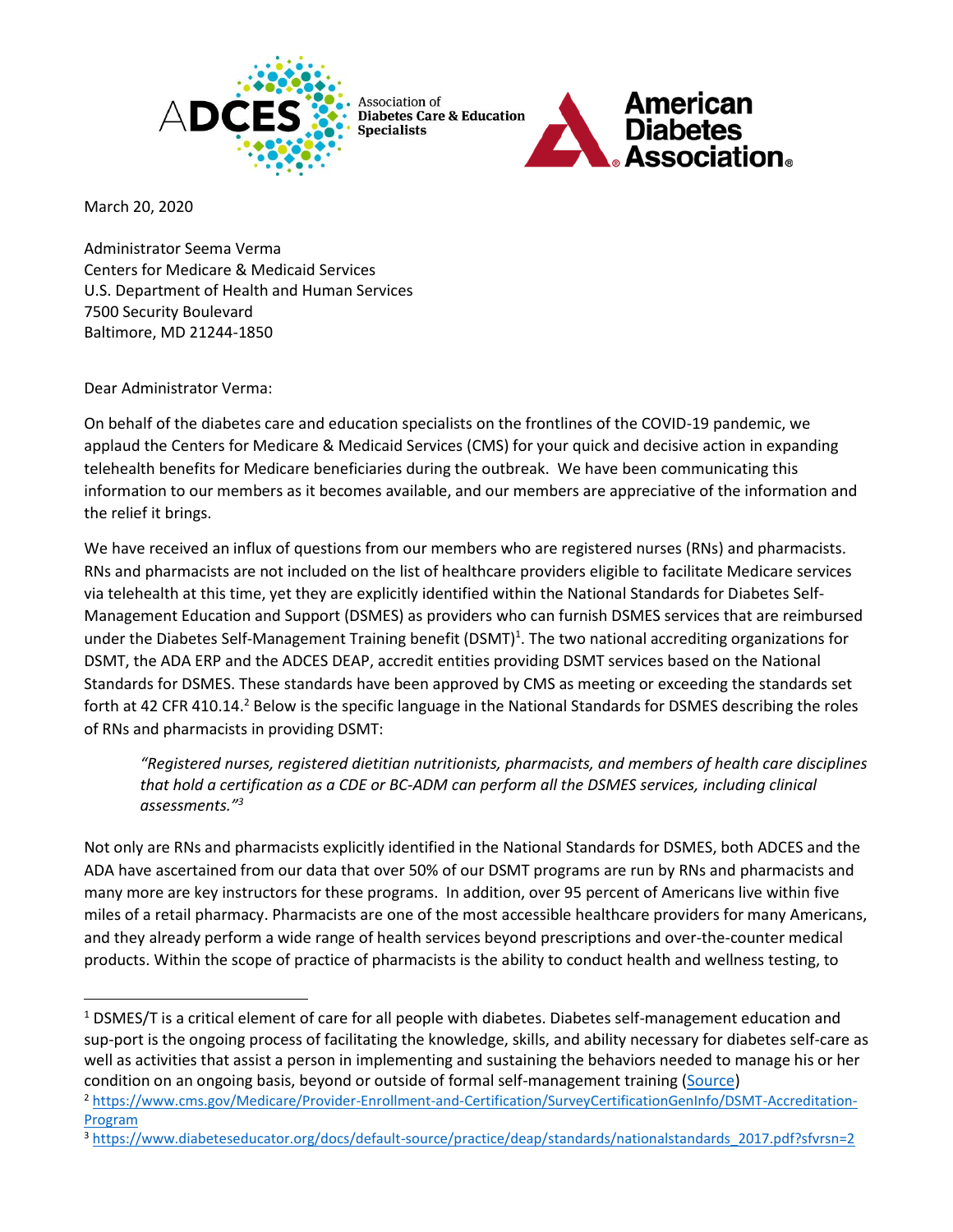Administrator Verma March 20, 2020 Page 2

manage chronic diseases and medication, to administer immunizations, to work and partner with others in the health care frontlines to advance health and wellness, and to help reduce the need for doctor, clinic or hospital visits.

Currently most hospitals, facilities, and state and local health departments have banned group classes to reduce the risk for people with chronic diseases, like diabetes. Expanding telehealth services for Medicare beneficiaries at this time is critical, but as you can see from our program data; excluding pharmacists and RNs deeply and adversely impacts our programs' ability to provide DSMT services to at-risk beneficiaries.

We hope that CMS can act swiftly to ensure that all eligible DSMT instructors are able to provide DSMT services via telehealth.

We know diabetes is a priority for this Administration and the Agency, especially as diabetes management via telehealth was referenced in a recent press releases and press conference:

*"President Trump's announcement comes at a critical time as these flexibilities will help healthcare institutions across the nation offer some medical services to patients remotely, so that healthcare*  facilities like emergency departments and doctor's offices are available to deal with the most urgent *cases and reduce the risk of additional infections. For example, a Medicare beneficiary can visit with a doctor about their diabetes management or refilling a prescription using telehealth without having to travel to the doctor's office."*

We believe that a temporary programmatic change by CMS will make the remarks in CMS' press release truly actionable.

Finally, in helping our members navigate this challenging and unprecedented time, we are reminded that there are people's lives behind the data. We have compiled a sample of questions and concerns raised by our DSMT providers, specifically RNs and pharmacists. We hope this information will help to support and expedite CMS' decision-making process. We have also compiled a map (see Appendix 1) to show both ADA recognized and ADCES accredited programs across the country that are led by RNs and pharmacists—50% of DSMT programs. While this number is large, it is important to keep in mind that a large majority of these locations employ many nurse and often multiple pharmacists, who are also unable to provide DSMT to their patients due to social distancing measures.

We appreciate your leadership during this critical time and appreciate your consideration of our request. Please contact Sacha Uelmen, ADCES' Director of Diabetes Education and Prevention Programs a[t suelmen@adces.org](mailto:suelmen@adces.org) or Uzma Quraishi, ADA's Managing Director, Education Recognition Program a[t UQuraishi@diabetes.org](mailto:UQuraishi@diabetes.org) with any questions.

Sincerely,

Association of Diabetes Care & Education Specialists American Diabetes Association